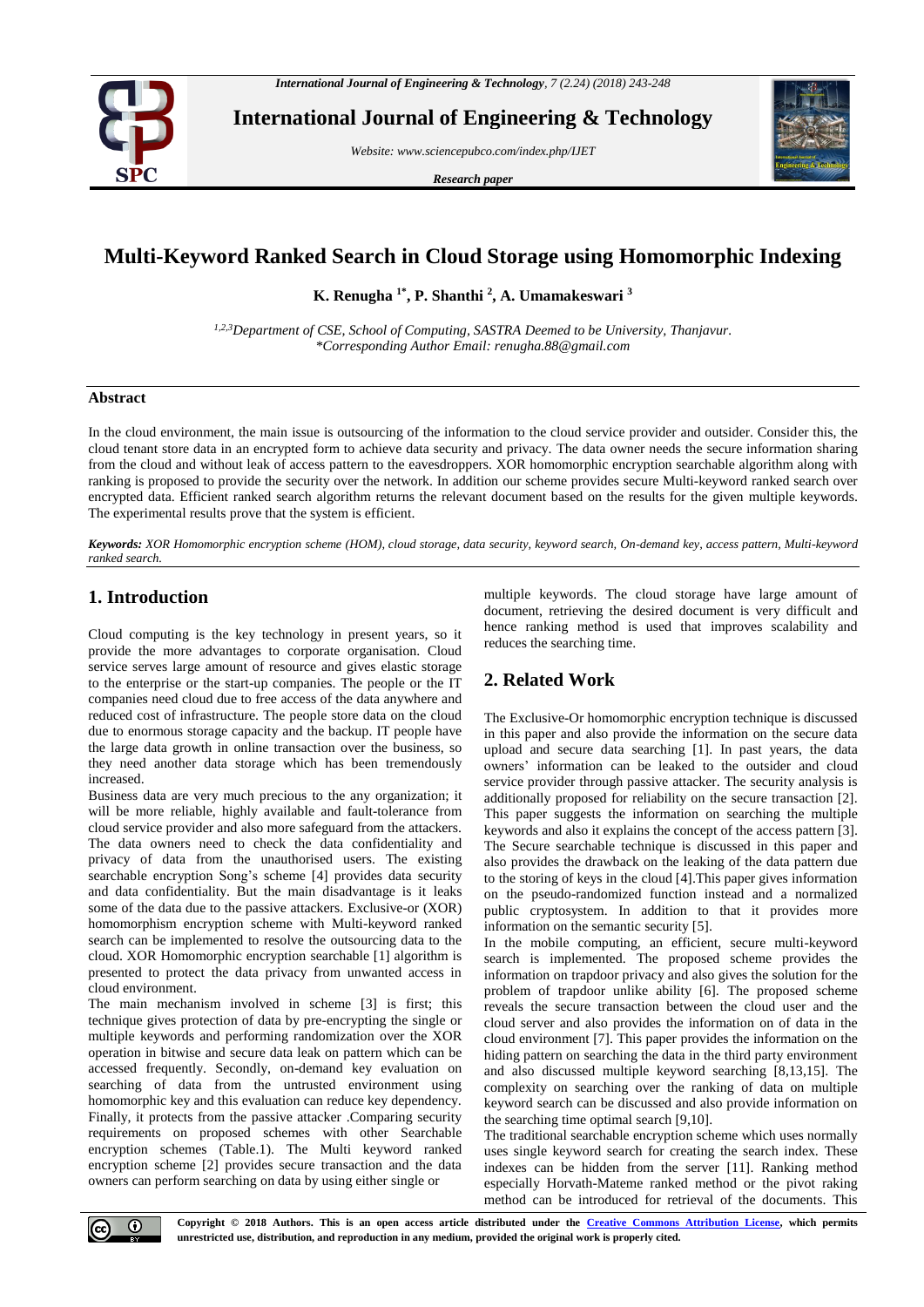technique is providing detailed information on the automatic extraction of concept [12]. The issue on data dependability is explained and also gives information on the confidentiality of data in mail box [14]. An efficient, dynamic and the secure searching scheme can be suggested in this paper. This scheme proposed not only for the multiple keywords search based on ranking but also deals with the dynamic insertion and deletion of files.

The main issue are the cloud provider; i.e user information can be accessed without any authorization. The proposed scheme is Greedy-Depth First searching scheme is used to maximize the efficiency over the linear search. In addition to that, K-NN algorithm is also added to protect the threat model in the cloud environment [16]. Outsourcing mechanism is discussed for the avoiding the leak of the personalized data in the untrusted environment [17]. The proposal scheme also introduced to prevent from the adaptive chosen-keyword attack [18]. The phrase searching can be discussed in this paper. The main usage of phrase searching is used to improve the searched results in an encrypted data and also explained about the multiple keyword searches for increase efficiency in searching.

This paper provides the solution for the fuzzy keyword search problem and the multi keyword search issues. In addition to that, and also provide information about the Euclidean distance which is used to improve the result based on ranking [19]. Security vulnerability on the traditional key encryption scheme with searching keyword is discussed in [20]. For the backup, video sharing , sharing of files to the group members [21] for that reason people need the cloud environment and in this random permutation such as the Staloo`s algorithm is discussed. It performs the uniform distributed random permutation and unbiased shuffle over the uniform distribution. Hence, this secure permutation is more efficient for cipher pad creation. [22].

**Table 1:** Comparison of security requirements of searchable encryption schemes.

| S. No         | <b>Parameters</b>         | Song's scheme<br>(Searchable Encryption | <b>XOR Homomorphic</b><br><b>Encryption Scheme</b> | <b>XOR Homomorphic</b><br><b>Encryption Scheme using</b><br><b>Multi keyword Ranked</b> |
|---------------|---------------------------|-----------------------------------------|----------------------------------------------------|-----------------------------------------------------------------------------------------|
|               |                           | Scheme)                                 |                                                    | <b>Search</b>                                                                           |
|               | Keyword Search            | Single Keyword Search                   | Single Keyword Search                              | Multi Keyword Search                                                                    |
| C             | <b>Key Storage</b>        | On-cloud                                | On-demand                                          | On-demand                                                                               |
| $\mathcal{F}$ | Passive Attack            | Possible                                | Not Possible                                       | Not Possible                                                                            |
| 4             | Session key<br>generation | Not used                                | Yes                                                | Yes                                                                                     |
|               | Access pattern            | Leaked                                  | Not-Leaked                                         | Not-Leaked                                                                              |
| 6             | Hash based<br>indexing    | <b>Static</b>                           | Dynamic                                            | Dynamic                                                                                 |
|               | <b>Keyword Guessing</b>   | Possible                                | Not possible                                       | Not possible                                                                            |
| 8             | Searching time            | Slow                                    | Fast                                               | Very fast                                                                               |
| $\mathbf Q$   | Ranked search             | Not used                                | Not used                                           | Used                                                                                    |

## **3. Preliminaries**

#### **3.1. Threat model - Passive Attacks and the Adversary**

The Passive attackers or the Eavesdropper are the one of the adversary. The main purpose of the passive attackers is the listen the network communication. To guess the information shared from end to end and then, they silently change the information or erase the data. This reveals the wrong information to the receiver. For that, the XOR homomorphic encryption is used to prevent the passive attackers in the network.

#### **3.2. System goals**

The main goal is to preserve the access pattern from the cloud storage, so proposed an efficient and dynamic scheme is the XOR Homomorphic Encryption Scheme using Multi keyword Ranked Search for secure transactions.

1. **Access pattern:** The access pattern of the storing data can`t be leaked to the any outsider due to each transaction their should be session key is generated and on- demand key storage.

2. **Secure Index:** The data searching index or user query index are not leaked because the key can encrypted. The same key is used as index of the file. The automatic updating of index if any manipulation carried out in the cloud.

3. **Searching time:** The searching time can be reduced in the user side due to ranking algorithm.

## **4. Proposed work: XOR Homomorphic Multi-keyword Ranked Search**

#### **4.1 System Architecture**

The entities involved in system architecture are data owner, cloud storage server and data user. Data owner can store the data in the cloud in an encrypted form. For secure transaction, data can be encrypt before and then upload to the untrusted server for preventing leakage of data access pattern. After uploading to cloud, data owner provide the access control to the data user that is sharing their secret key. Cloud storage server store or retrieve information based on the data owner or data user request (Fig.1). For further data searching in cloud, initially load the index which used as keyword and then either retrieve information or add new information or delete the information. The keyword may be single or multiple. After the manipulation of data owner, the automatically index can be updated in the cloud. Data user can retrieve the data in the cloud based sharing of key from the data owner. While searching the data in the cloud storage is difficult, for that ranked searchable algorithm is implemented. This algorithm helps to retrieve the document as the user needs based on the ranking.

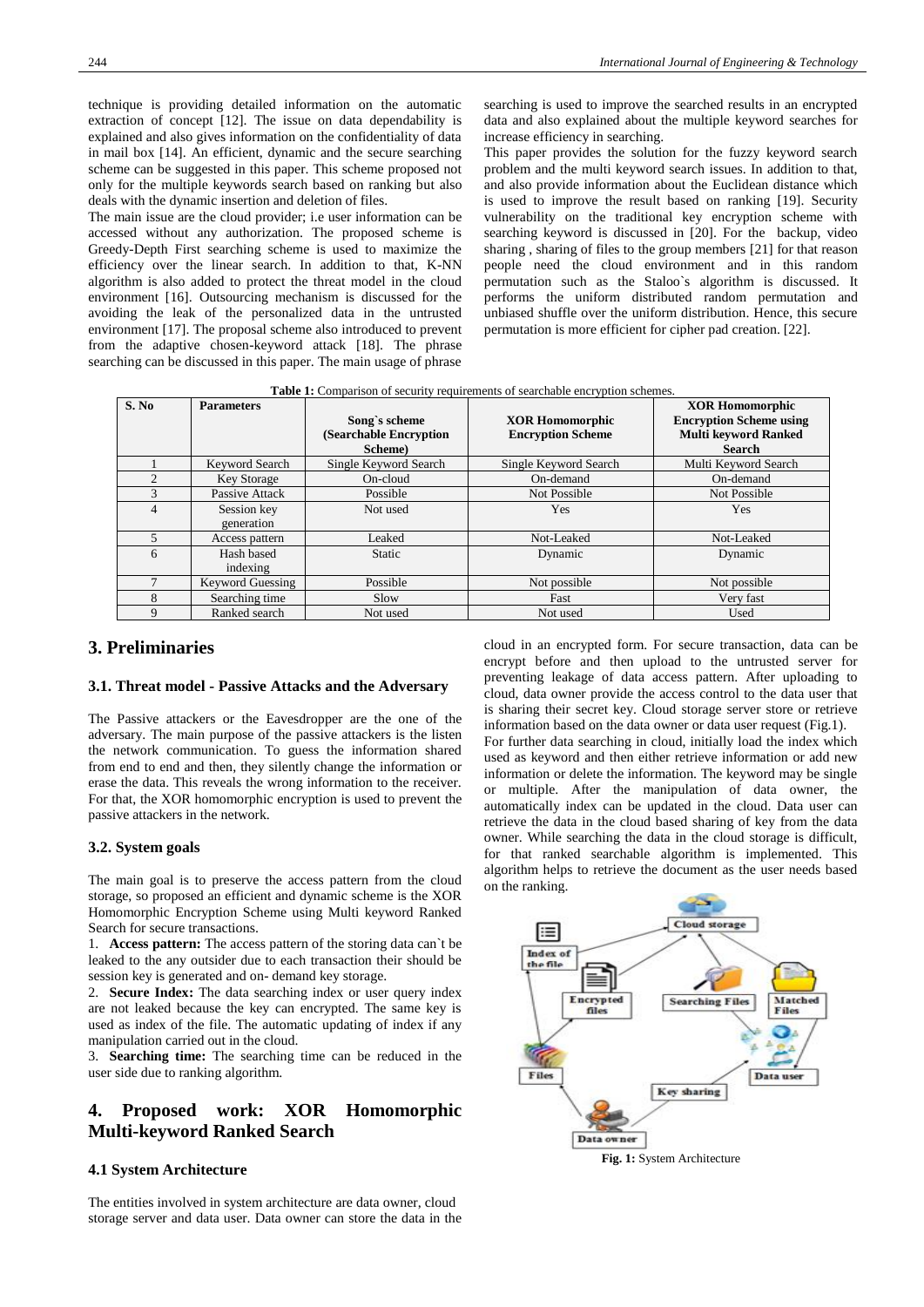

## **4.2. Constructing the secure dictionary for secure uploading and cipher pad generation**

The Upload the data in the untrusted server, first focus on the data privacy and security for that previously there should be two types of protection will be carried out. First, the keyword which also used as the index, can be pre-encrypted and randomized using the deterministic symmetric algorithm. Second, the file also encrypted using AES.

**Fig. 2:** On-demand key Calculation

| Film:                                                     | Link                                                               | <b>View</b>     |
|-----------------------------------------------------------|--------------------------------------------------------------------|-----------------|
| B-Trees.ppbr.                                             | http://127.0.0.1.10000/devstoreaccount1/lakshmisenthäencryptedclo  | Download        |
| Benefits of tangible investments doc                      | http://127.0.0.1.10000/devstoreaccount1/lakshmisenthlencryptedclo  | Download        |
| Capture1 PNO                                              | http://127.0.0.1.10000/devstoreaccount1/lakshmisenthilencryptedclo | Download        |
| Captured PNG                                              | http://127.0.0.1.10000/devstoreaccount1/lakshmisenthilencryptedclo | Download        |
| Characteristics of SoA doc                                | http://127.0.0.1.10000/devstoreaccount1/lakshmisenthilencryptedclo | Download        |
| Computational Geometry pot                                | http://127.0.0.1.10000/devstoreaccount1/lakshmisenthilencryptedclo | Download        |
| Disjoint set Representation-without analysis potx         | http://127.0.0.1.10000/devstoreaccount1/lakshmisenthilencryptedclo | Download        |
| Hive stide poff.                                          | http://127.0.0.1.10000/devstoreaccount1/lakshmisenthliencryptedclo | Download        |
| Message Exchange Pattern doc.                             | http://127.0.0.1.10000/devstoreaccount1/lakshmisenthilencryptedclo | Download        |
| NaiveBayes.java                                           | http://127.0.0.1.10000/devstoreaccount1/lakshmisenthilencryptedclo | Download        |
| SPLAY TREES potx                                          | http://127.0.0.1.10000/devstoreaccount1/lakshmisenthlencryptedclo  | Doenload        |
| Text to speech conversion in Scene text recognition potx. | http://127.0.0.1.10000/devstoreaccount1/lakshmisenthilencryptedclo | Download        |
| apriori algorithm exercise doc                            | http://127.0.0.1.10000/devstoreaccount1/lakshmisenthilencryptedclo | Download        |
| cc bk 3 pdf                                               | http://127.0.0.1.10000/devstoreaccount1/lakshmisenthilencryptedclo | Download        |
| factors tid.                                              | http://127.0.0.1.10000/devstoreaccount1/lakshmisenth/encryptedclo  | Doamjoad        |
| first review potk                                         | http://127.0.0.1.10000/devstoreaccount1/lakshmisenthilencryptedclo | Download        |
| hive quick guide pdf                                      | http://127.0.0.1.10000/devstoreaccount1/lakshmisenthilencryptedclo | Download        |
| naive res doc doc                                         | http://127.0.0.1.10000/devstoreaccount1/lakshmiserith/encryptedclo | Download        |
| пачиватеж сву.                                            | http://127.0.0.1.10000/devstoreaccount1/lakshmisenthilencryptedclo | Download        |
| равці певціта дос                                         | http://127.0.0.1.10000/devstoreaccount1/lakshmisenthilencryptedclo | <b>Download</b> |

**Fig.3:** Secure files uploaded on the cloud

These two procedures are done and then finally the data can be securely uploaded to the cloud (Fig 3**).** The following steps involved to create the cipher pad for secure uploading of data to the cloud environment (Fig.2):

1. The keyword w<sup>i</sup> which has been pre-encrypted using the

detrministic symmetric algorithm  $m_i = l_i \bigoplus r_i$  (m<sub>i</sub> is the pre-

encrypted keyword and li or ri is left/right side bit of mi). 2. Generate the random number  $z_{ix}$  and xor with the  $l_i$ , to create

current session permutation key  $k_{ix} = Hf(l_i \oplus z_{ix})$ . The Homomophic function Hf(.) has been used for enabling kix to calculated during on evaluation instead storing of key in the cloud.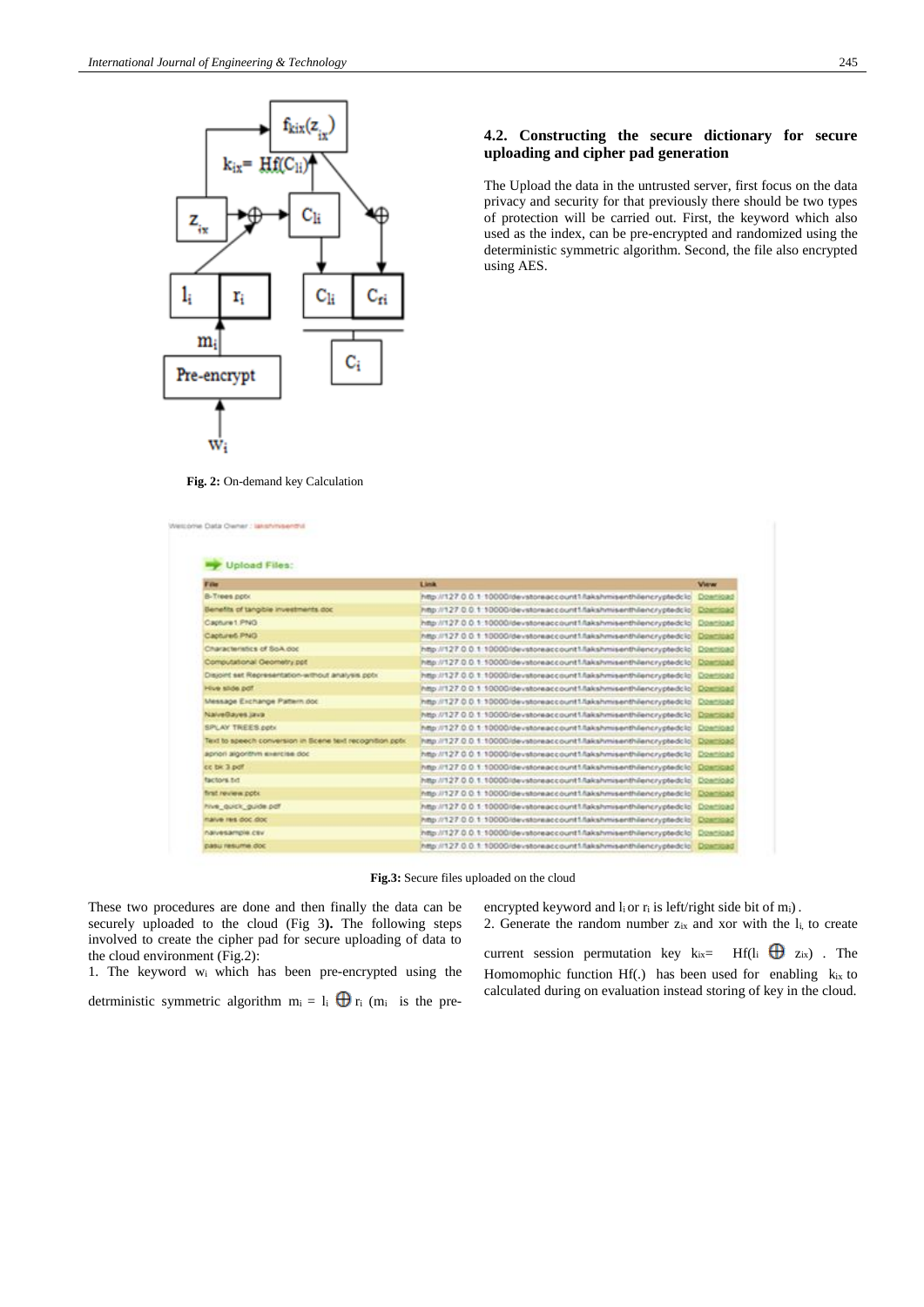| Query : jas.sastra.scopus.ipam.17<br>View Files and Key      |                                                                                       | . Load Index: Trusted Clients : pasumathi: pasu@gmail.com |                  | Distribute Keyword to Trusted Client |                      | ٠      |
|--------------------------------------------------------------|---------------------------------------------------------------------------------------|-----------------------------------------------------------|------------------|--------------------------------------|----------------------|--------|
| Choose File   No file chosen                                 | Add New File                                                                          |                                                           |                  |                                      |                      |        |
| lilename                                                     | keyword                                                                               |                                                           | <b>UNITARINE</b> | madid                                | <b>Update Delete</b> |        |
| factors hit                                                  | amFzLHNhc3RyYBxzY29wdXMsaWpwYW0sMTc= (alishmisenthil talshmi@gmail.com \Jpdate Delete |                                                           |                  |                                      |                      |        |
| basu rasuma doc                                              | amFzLHNhc3RyYSxzY29wdXMs#/tpwYVV0sMTz= takshmisenthil takshmi@gmail.com Update        |                                                           |                  |                                      |                      | Delete |
| first review cotx                                            | anFzLHNcJRyYSczY29w00Ms#ApwYA0sMTc= lastmisenthi lastmi@gmat.com Update               |                                                           |                  |                                      |                      | Delete |
| scene text pdf                                               | amFzLHNHc3RuYSxzY29wdXMa#/tpwY/V0sMTz= takshwsenthil takshm@gmail.com Lipdate Delete  |                                                           |                  |                                      |                      |        |
| Text to speech conversion in Scene text<br>recognition potiv | amFzLHNhc3RyYScrV29wdXMsaWpwYW0sMTc= lakshmiserdhil lakshmi@gmail.com Update Delete   |                                                           |                  |                                      |                      |        |
| Capture 1. PNG                                               | amFzLHNhc3RyYSxzY29edXWsaWpeYW0sMTc= takshmsenthi takshmi@gmail.com Lipdate Delete    |                                                           |                  |                                      |                      |        |
| Captured PNG                                                 | anFzLHNtc3RyYSxzY29wdXMsaWpwYW0sMTc= lakshmaenthil lakshm@gmail.com Lipdate Delete    |                                                           |                  |                                      |                      |        |
| ref-Real-Time Scene Text Localization<br>and Recognition.pdf | anFzLHNN:3RyYSxzV29wdXVaaVipwYW0sMTc= talshmsenthl lalshm@gmal.com Lipdate Delete     |                                                           |                  |                                      |                      |        |
| Representation-without<br>Disjoint<br>analysis pptx          | amPzLHNHc3RyYSxzY29adXMaaWpwYW0sMTc= takshmsenthil takshm@gmail.com Update Delete     |                                                           |                  |                                      |                      |        |
| SPLAY TREES pptx                                             | amFzLHNhc3RyYSxzY29wdXVIsaWpwYW06MTc= lakshridenthil lakshrni@gmail.com Update Delete |                                                           |                  |                                      |                      |        |

**Fig. 4:** Loading and updating index sharing to the data user

3. The permutating the zix with kix, to form pseudo-random permutating key  $f_{kix}(z)$ .

4. Masked ciphertext (Ci) has been formed on ith keyword for any

session,  $I_i \bigoplus Z_{im}|r_i \bigoplus f_{kix}(z_{ix})$  and this has been sent to the server for searching of data.

#### **4.3 Secure searching of data**

The data can be searched securely on the cloud environment. The data encrypted before upload preventing leakage of data access pattern. After uploading to cloud, data owner provide secret key to the datauser to search the data on the cloud storage. First, load the index which used as keyword and then either retrieve information or add new information or delete the information. Automatically index can be updated in the cloud (Fig.4). Data user can retrieve the data in the cloud based sharing of key from the dataowner.

#### **4.4. Secure data downloading and Ranking**

The data owners or data user can perform searching on data by using either single or multiple keyword and the cloud server can provide results based on the user request. Ranked searchable encryption scheme is mainly used to retrieve document based on the ranking in the cloud environment. i.e The cloud storage have large amount of document in that retrieving the desired document is very difficult for that the ranking method is used. Scoring is the way to provide weightage for the relevance document while searching.

|                                                                                  | Walcome Trusted Client: pasumathi<br><b>BignOut</b>                                        |
|----------------------------------------------------------------------------------|--------------------------------------------------------------------------------------------|
|                                                                                  |                                                                                            |
|                                                                                  |                                                                                            |
| Select Multi Keyword:                                                            |                                                                                            |
|                                                                                  |                                                                                            |
|                                                                                  | lakshmserthil.amFzLHNhc3RyYSxzY29wdXMsaWpwYW0sMTc=<br>· Search to Cloud                    |
|                                                                                  |                                                                                            |
|                                                                                  | Similar File Score: 2,2,2,3,4,7,9,10,11,12, 2223.47.9.10.11.12.                            |
|                                                                                  |                                                                                            |
|                                                                                  |                                                                                            |
|                                                                                  |                                                                                            |
|                                                                                  |                                                                                            |
|                                                                                  | Enter How many Files you Need :                                                            |
| з                                                                                | Get Files                                                                                  |
|                                                                                  |                                                                                            |
|                                                                                  | Link                                                                                       |
|                                                                                  | http://127.0.0.1.10000/devstoreaccount1/talishmisenthliencryptedcioudstorage/Capture1.PNG  |
|                                                                                  | http://127.0.0.1.10000/devstoreaccount1/takshmeanthlencryptedcloudstorage/SPLAY TREES.ppb: |
| Encrypted Data List.<br>File<br>Capture1.PNG<br>SPLAY TREES pptx<br>Capture6.PNO | http://127.0.0.1.10000/devstoreaccount1/talishmasinthilencryptedcloudstorage/Capture8.PNG  |
|                                                                                  |                                                                                            |
| Download Encrypted Files:                                                        |                                                                                            |

**Fig. 5:** Top Three files and download the files

The scores can be evaluated on index of data. The resulting set can be formed by matched query and the matched file which can refer as score. This score value is very much important for ranking the document. Scoring evaluation can be performed by the Term Frequency-Inverse Document Frequency. The scoring and ranking of the top-k files can be performed by the retrieval phase. The calculation of the score done by cloud server side and the ranking of top-k documents can be done through data user and are shown in (Fig.5**).**

First, select the documents which can be encrypted by AES algorithm. Scores for each document can be based on query which evaluated and then it return an encrypted score to data user. They get top-k scored files and request data owner for decrypt the keys. Finally, the data owner can provide the decrypted keys to data user by mail-id. The ranked searched method are used to search files based on the user`s query and download files which can be based on the ranking and improve scalability and reduce the searching time.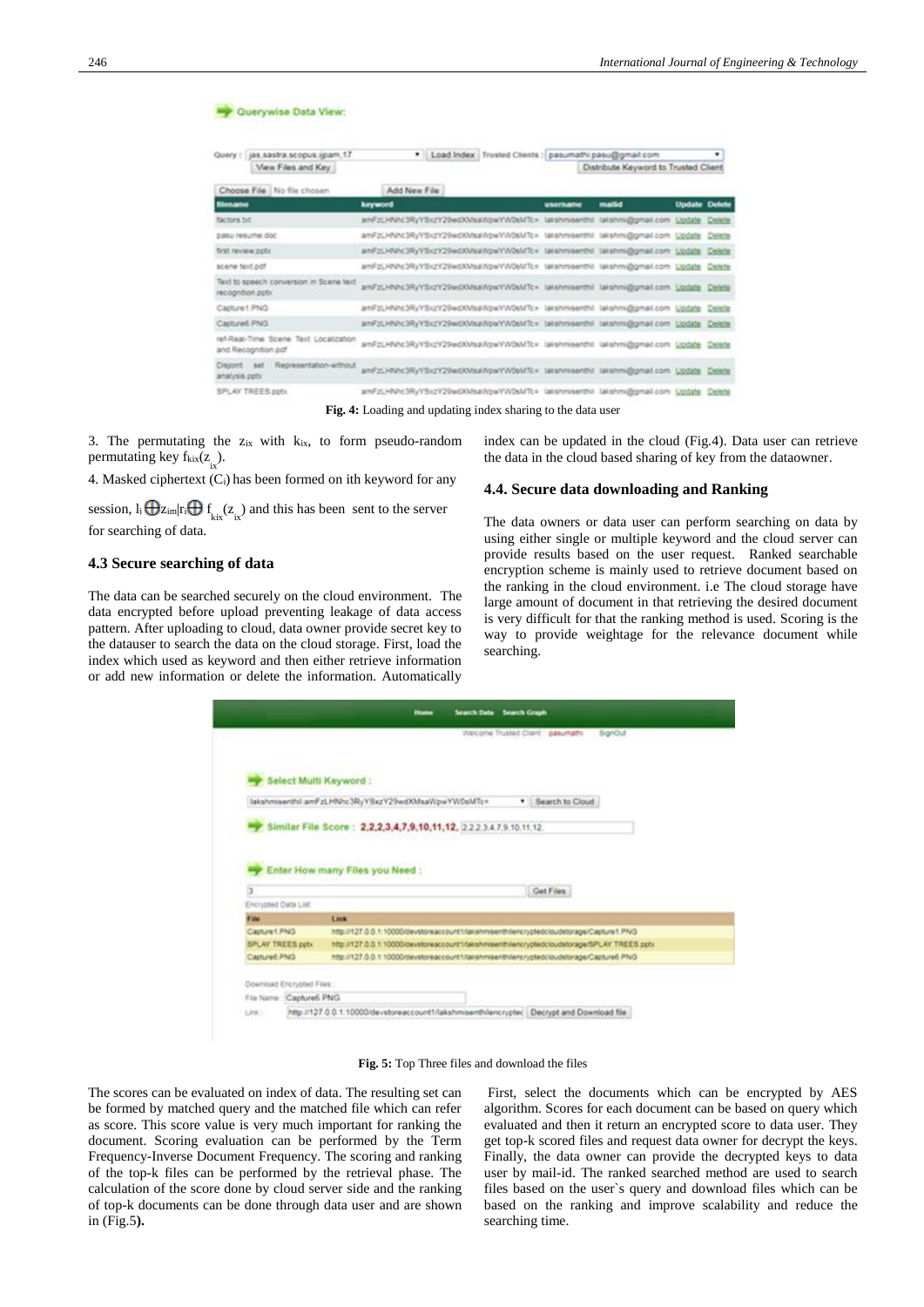### **5. Experiment Analysis**

The Xor homomorphic multi-keyword ranked search can be implemented for secure searching of data on the cloud environment. The real-time performance results can be depicted on graph (Fig.6). The graph shows the performance evaluation on default grep searching, HOM searching at server and client-side and Opti-HOM searching at server and client-side.



**Fig. 6:** Performance on comparison of searching time

The proposed system has the modules such as the 1.secure building index data protections on data owner, 2.the secure data loading and uploading, 3.secure data searching at cloud server and 4.secure downloading and the ranking at data user side. In our graph, module 1 and 3 can be depicted. The module 2 is expensive so it can be preceded by onetime-offline process. The each and every encypted key and the corresponding, docId which can be store as value and also its index are used as keys (x-axis referred as index of the document).

The queries are passed through the cloud storage, and it can be attached on the extra index of the keyword, also hash index of key assisted to cloud storage to filterate the many entries on keyword list. The searching time in millisecond is referred as y-axis. The cormparing the secure searching time with default grep, HOM searching and Opti-HOM searching. Finally, the performance can be evaluated experimentally and its verified.

## **6. Conclusion**

The Xor homomorphic multi-keyword ranked search is proposed to provide the protection over the data on searching performed on the cloud server. The proposed search mechanism introduces a randomization based technique for every session, for that the data access leakage pattern should be preserved and there should any eavesdroppers are possible. Because the data protection method on data owner can be implemented before upload of data on the cloud server. In cloud server, first load the index and then perform any manipulation such as add or delete or update of index. The data owner can share the key to the data user to access the file. The data user can retrieve top-k files based on the ranking. Hash indexing is used to calculate searching performance. The evaluation of searching can be done by on-demand calculation. The ranked searched algorithm used to retrieve document based on the ranking in the cloud environment. This proposed search does not leak data pattern to eavesdropper. The proposed searchable encryption can be verified experimentally and results can be displayed on real time in the cloud server.

### **References**

[1] Ren SQ, Tan BH, Sundaram S, Wang T, Ng Y, Chang V, "Aung KM,Secure searching on cloud storage enhanced by homomorphic indexing", Future Generation Computer Systems, 2016.

- [2] Xiuxiu Jiang , Jia Yu, Jingbo Yan , Rong Hao, "Enabling efficient and verifiable multi-keyword ranked searchover encrypted cloud data", Information Sciences, PP.403–404.2017.
- [3] K. Renugha, P. Shanthi, A, " novel secure searching on cloud storage enhanced by homomorphic indexing", International Journal of Pure and Applied Mathematics, vol 117 No. 16, PP.533-541, 2017.
- [4] Song DX, Wagner D, Perrig A, "Practical techniques for searches on encrypted data", In Security and Privacy, 2000.
- [5] Boneh D, Di Crescenzo G, Ostrovsky R, Persiano G, "Public key encryption with keyword search", InEurocrypt, Vol. 3027, pp. 506-522, 2004.
- [6] Haiping Huang, Jianpeng Du, Hui Wang and Ruchuan Wang, "A Multi-keyword Multi-user Searchable Encryption Scheme Based On Cloud Storage", IEEE TrustCom-BigDataSE-IS,2016.
- [7] Chen R, Mu Y, Yang G, Guo F, Wang X, "Dual-server public-key encryption with keyword search for secure cloud storage", IEEE transactions on information forensics and security, pp.789-98, 2016.
- [8] Mathew P, Babu SS, "Secure Fuzzy Multi-Keyword Ranked Search over Encrypted Cloud Data", International Journal of Innovative Research in Computer and Communication Engineering, 2015.
- [9] Strizhov M, Ray I, "Multi-keyword similarity search over encrypted cloud data", IFIP International Information Security Conference, Springer, pp. 52-65, 2014.
- [10] Craig Macdonald , Iadh Ounis, "The influence of the document ranking in expert search", Information Processing and Management, pp. 376–390, 2011.
- [11] Wang C, Cao N, Ren K, Lou W, "Enabling secure and efficient ranked keyword search over outsourced cloud data", IEEE Transactions on parallel and distributed systems, pp.1467-79, 2012.
- [12] Alain Materne, Gershom Sleightholme, "Methods of ranking search results for searches based on multiple search concepts carried out in multiple databases", World Patent Information, 2014 .
- [13] Amit Praseed, Remya K Sudheesh and Dr. K.Chandrasekaran, "Efficient Privacy Preserving Ranked Search over Encrypted Data", IEEE Recent Advances in Intelligent Computational Systems (RAICS), 2015.
- [14] Rodrigues J, Ferreira B, Domingos H, "TMS: a trusted mail repository service using public storage clouds", InProceedings of the 8th Workshop on Middleware for Next Generation Internet Computing, 2013.
- [15] Goh EJ, "Secure indexes", IACR Cryptology ePrint Archive, 2003.
- [16] Zhihua Xia, Xinhui Wang, Xingming Sun and Qian Wang, "A Secure and Dynamic Multi-Keyword Ranked Search